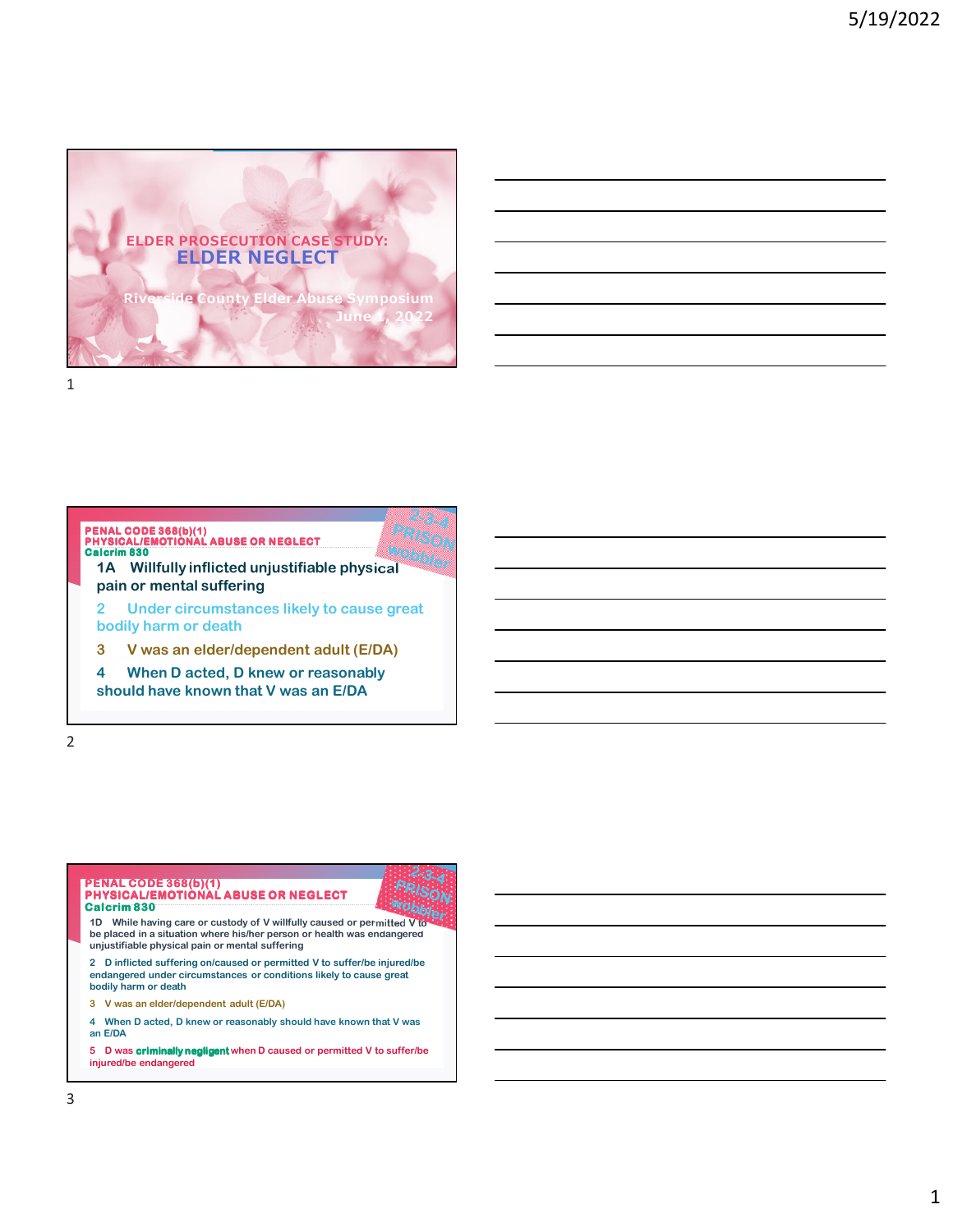

**1. S/he acts in a reckless way that creates a high risk of death or great bodily harm; AND**

**2. A reasonable person would have known that acting in that way would create such a risk**

4



#### **RIVERSIDE SHERIFF'S OFFICE** • **7/10/21, 1159 hrs – Dispatched to a second story apt** • **Several neighbors called 911 that a small child was dangling from a 2nd story balcony within an apt complex** • **Child was screaming and yelling for help**

- **Deputy saw a 4y old standing on the top of the balcony barrier – 18ft from ground**
- **CA Dept of Fire ladder to safely rescue**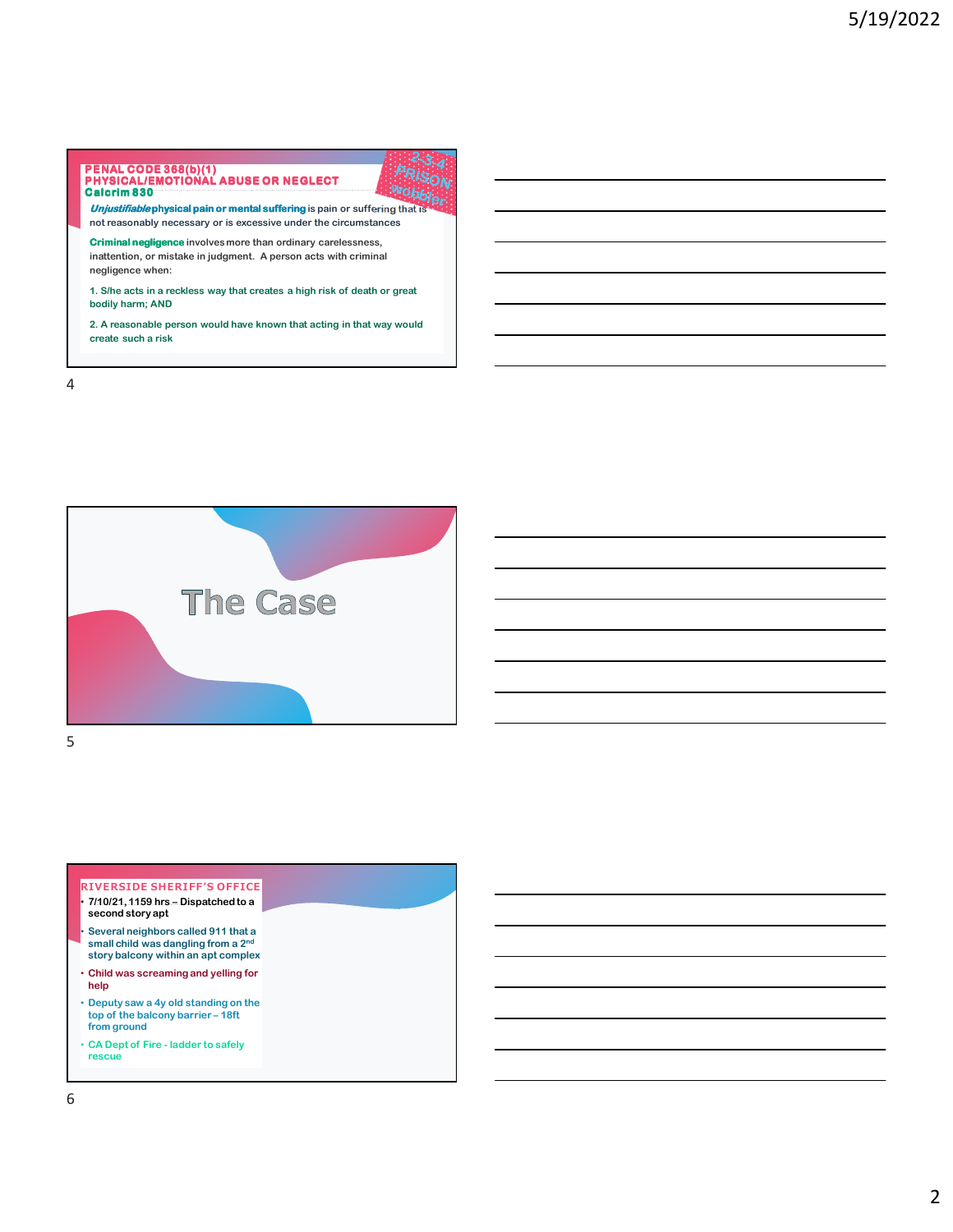

**PRELIMINARY HEARING WITNESSES** •**Custodian of Records for IHSS** •**APS Social Worker Alisha Willett** •**Responding RSO deputies**





8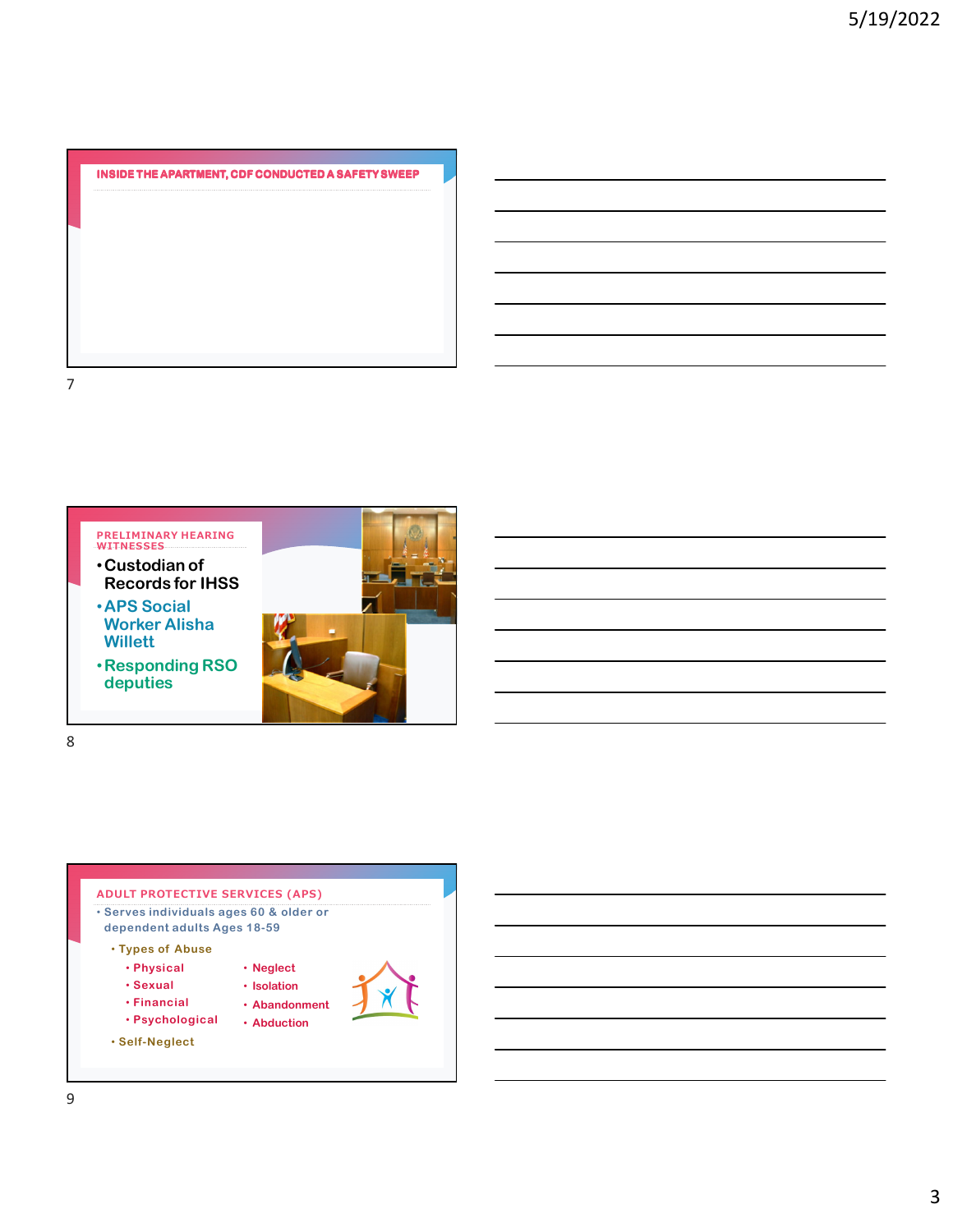### **APS INVESTIGATION PROCESS**

- **Report received via phone or online portal** • **SDM Response times: Immediate (<2hrs), 24 hours, 2-5 days, 10 days** • **Cross-report**
- **Assigned to district office APS social worker**



• **Social Worker contacts reporting party**

10



11

### **IN-HOME SUPPORTIVE SERVICES (IHSS)**

**"…provides assistance to those eligible aged, blind and disabled individuals who are unable to remain safely in their own homes without assistance. IHSS is an alternative to out-of-home care."** 

**MPP 30-700.1**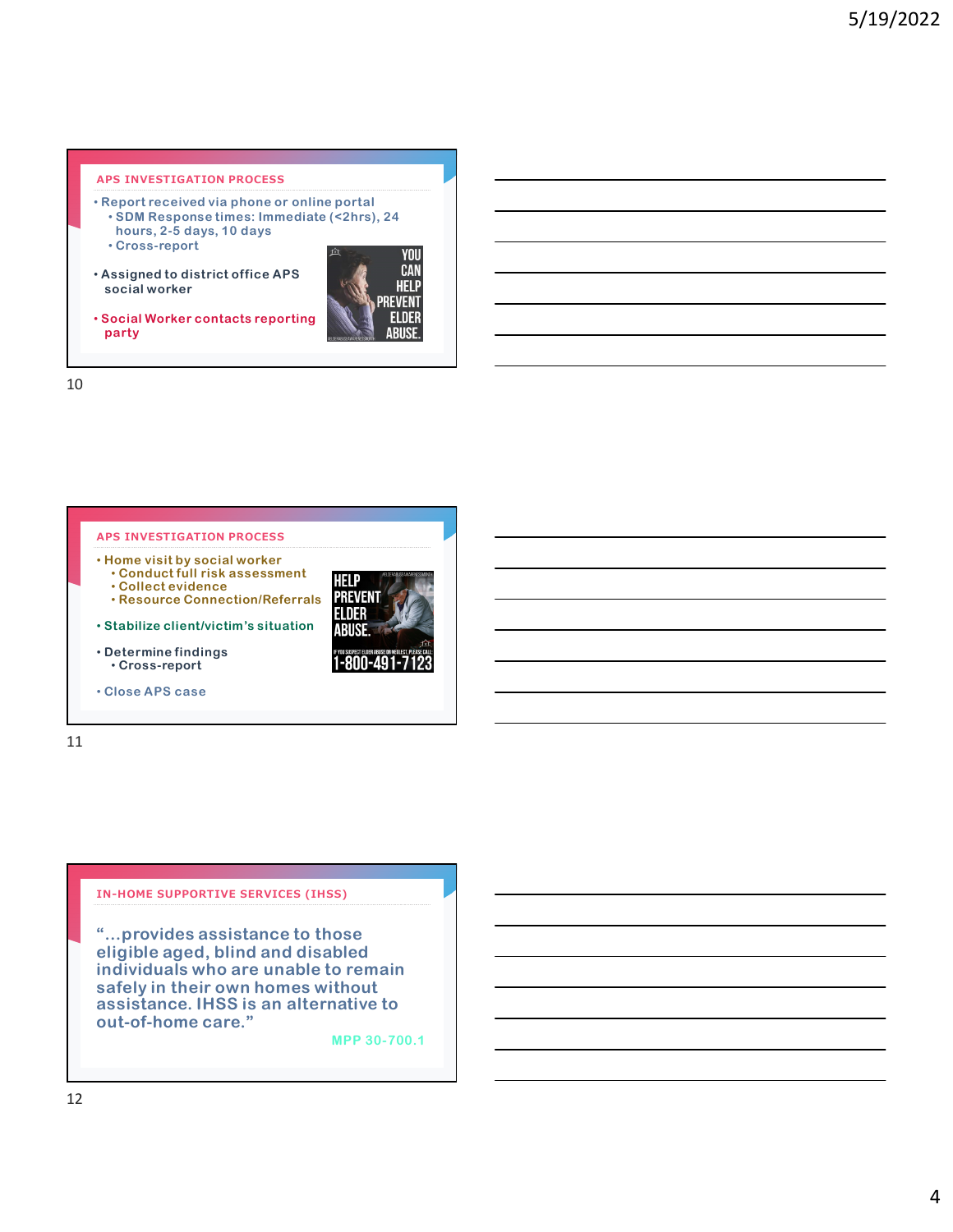## **IN-HOME SUPPORTIVE SERVICES (IHSS)**

- **Caregiver hours determined by IHSS social worker during home visit** 
	- **Initial home visit within 30 days**
	- **Yearly home visits thereafter**
	- **Max. caregiver hours are 283 hours/mo. & pay is \$15.50/hour (min. wage)**
	- **Client chooses caregiver / Public Authority**
	- **Caregiver must complete background check & orientation**

13

### **IHSS PROTECTIVE SUPERVISION**

**"Protective Supervision is available for observing the behavior of nonself-directing, confused, mentally impaired, or mentally ill persons only."** 

**MPP 30-757.171**

14

### **IHSS PROTECTIVE SUPERVISION**

- **Eligibility Criteria**
	- **Mental impairment/illness**
	- **Non-self-directing**
	- **Needs 24-hour supervision/intervention**
	- **Hours range from 195-283 hours/mo.**
		- **Paid out at \$15.50/hr for first 40hrs/wk, then \$23.25 for remaining hours**
	- **Requires "24-hour/day coverage plan"**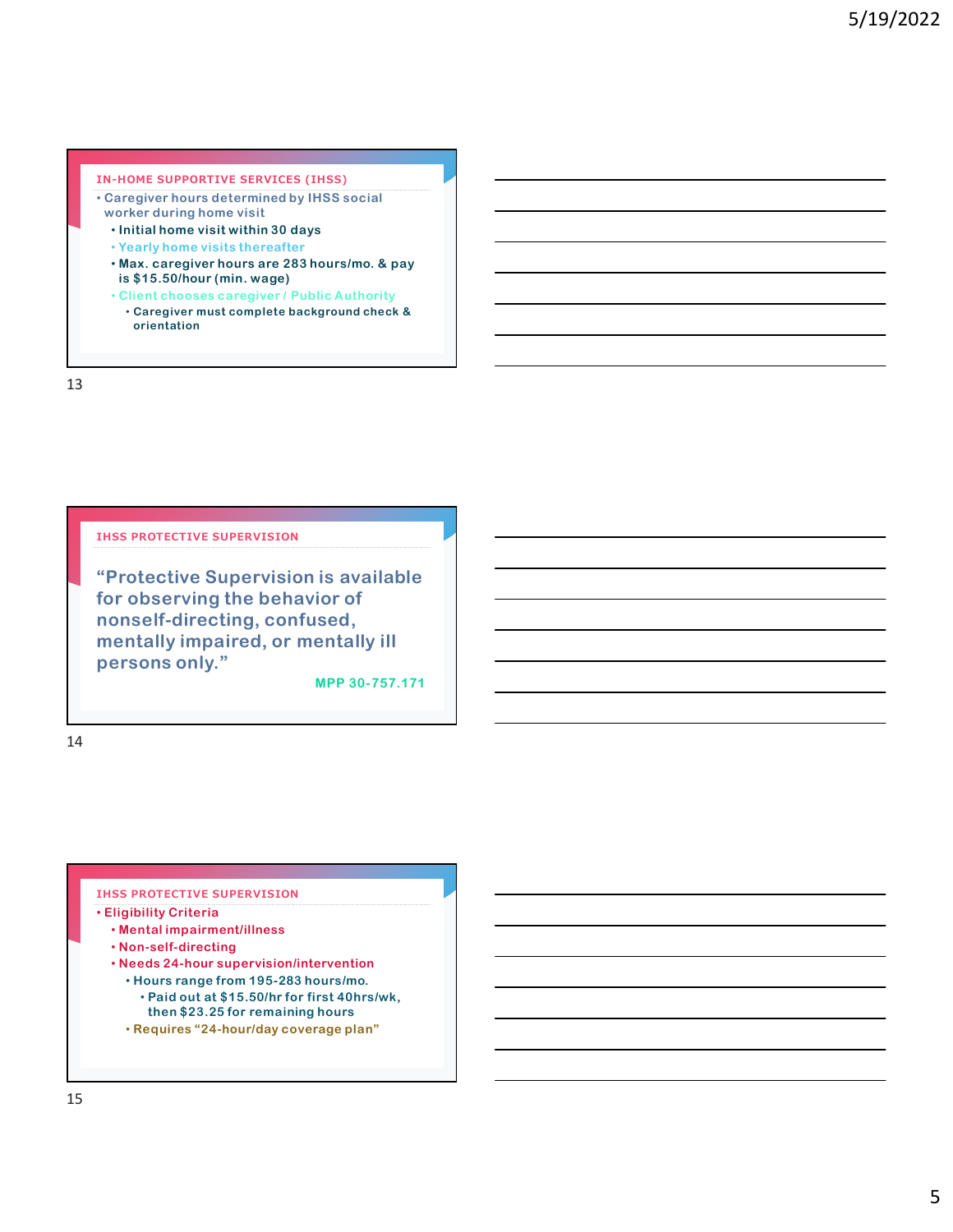## **TIMELINE OF EVENTS**

- **7/10/2021 (Sat) 11:59am Incident Occurs – Incident Occurs**
	- **Police, Fire Dept, and EMT response**
	- **Victim transported to hospital**
	- **Defendant/caregiver detained**
- **7/10/2021 9:33pm APS report received eport received**

#### • **7/13/2021 (Tue)**

- **DA Janet Hasegawa receives case**
	- **Staffs case with APS Social Worker (SW) Alisha Willett**

16

#### **TIMELINE OF EVENTS**

- **7/13/2021 (Tue) Continued APS SW Willett staffs - SW Willett staffs case with hospital SW & IHSS SW**
- $\cdot$  7/14/2021 (Wed) APS SW Willett conducts visit with **victim at hospital**
- **7/16/2021 Defendant released on bail \$35,000 - released on bail**
- **7/26/2021 FSC & CPO granted – FSC & CPO**
- **7/27/2021 CPO emailed to hospital - CPO emailed to hospital**
- **8/3/2021 Victim placed at a skilled nursing facility - Victim a skilled facility**
- **8/4/2021 CPO emailed to skilled nursing facility - CPO nursing**
- **11/29/2021 PH; Negotiated Plea – PH; Negotiated Plea**

17

**THE CRIMINAL PROTECTIVE ORDER**

18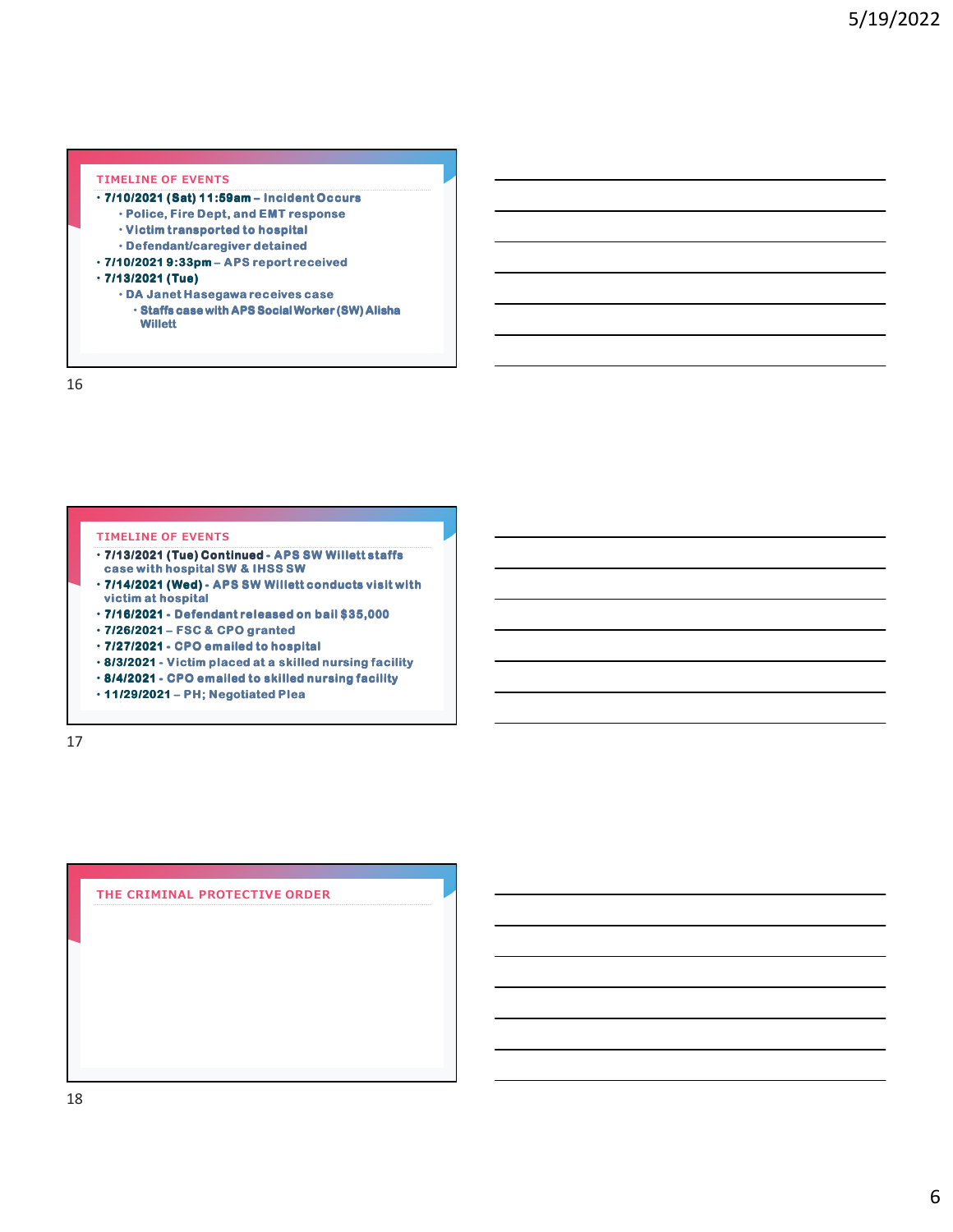## **NEGOTIATED PLEA**

19



20

#### **IHSS RECORDS**

- **3/18/2020 & 2/23/2021 Reassessments were – were conducted by phone interview with caregiver/defendant due to pandemic**
- **9/30/2020 Phone call between caregiver/defendant – Phone call between caregiver/defendant & IHSS Supervisor**
	- **Reported changes in behavior due to Alzheimer's**
		- **Removes diapers**
		- **Defecates/urinates on self and bed**
		- **Removes clothes & dresses in granddaughter's clothing**